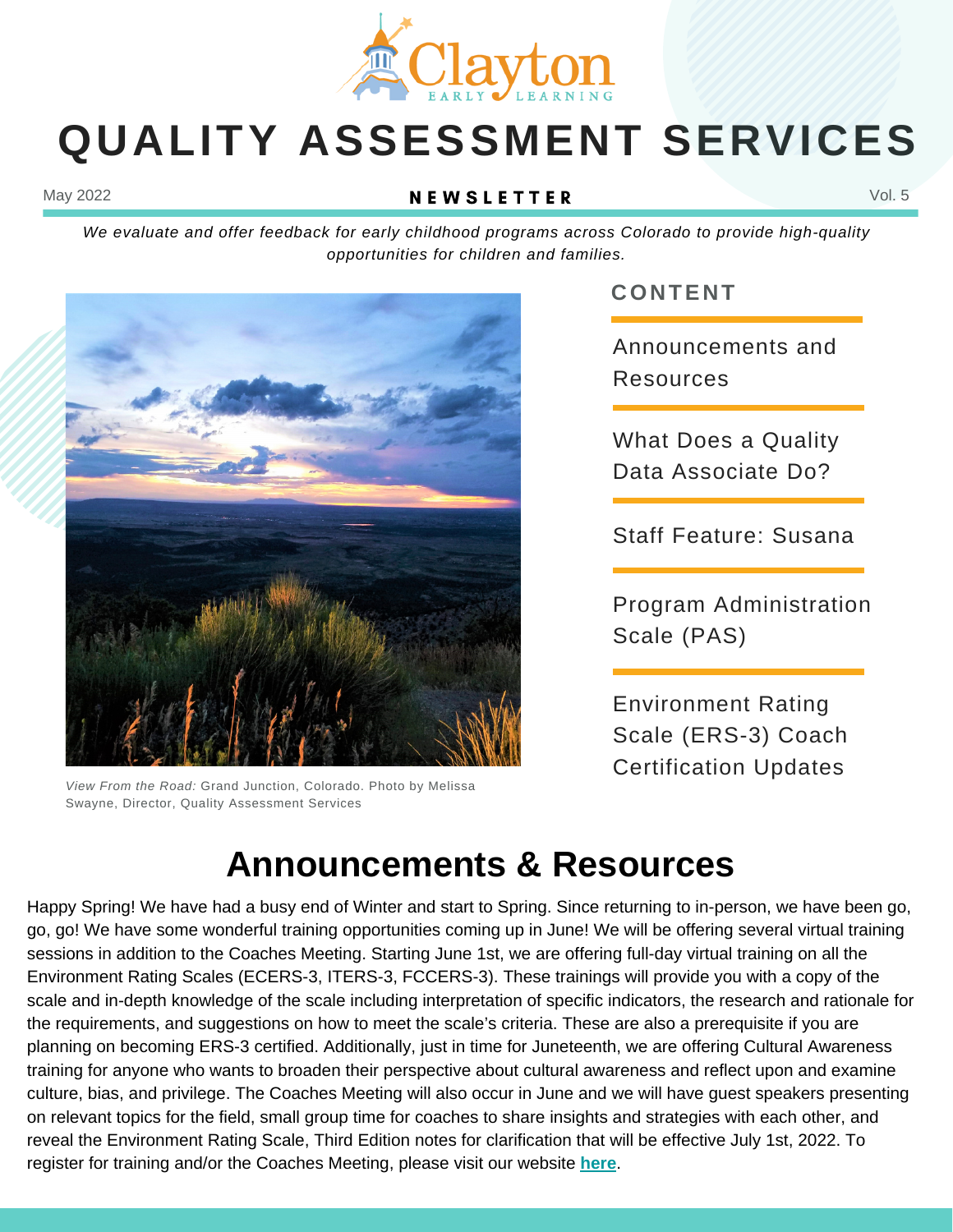

# **Staff Feature**

**Susana Herrera-Madrigal Quality Data Associate**

**How long have you been on the team:** Since January 2020

**How many years of ECE experience do you have:** 6 years

### **Favorite food:** Arepas

**Favorite college class you ever took:** Guitar Essentials **Best part about the job?** Being part of the QAS team **Favorite place in Colorado to travel to:** Hanging Lake **Favorite children's book:** *Corduroy*

### **Your life motto:**

Life is like a camera: focus on what's important, capture the good times, develop from the negatives, and if things don't work out take another shot

**Talent you would most like to have:**

The ability to juggle

# **What Does a Quality Data Associate Do?**

By Danielle Bauer, Lead Quality Data Associate

While programs and providers may see Quality Assessment Associates out and about in the community, doing observations, or participating in trainings with our Quality Advancement Team, the work of Data Associates is often behind the scenes. As most people only get a rare glimpse of us on the occasional Zoom meeting, we want to give more insight into what the role of a Data Associate looks like!

Our day-to-day work generally consists of scoring Levels 3-5 evidence submitted by programs in their initial submission during their rating window or resubmission after their rating window. We are trained in-depth on what type of documentation earns credit for each indicator and one of our main roles is to use that knowledge to examine the evidence submitted. If questions arise, we consult each other, discuss as a team, and if needed, confirm with the QRIS Department at the Office of Early Childhood. Each program's evidence is reviewed by at least two, and sometimes three Data Associates, before being finalized.

We like data, but we also like people! We have the opportunity to interact with directors, home providers, and coaches on a regular basis and we enjoy getting to know others in the Early Childhood Education community! We regularly join Colorado Shines consultations to help explain what is required for each indicator, especially those little details that can easily be missed. We also co-lead the monthly Q&As, designed to give tips to programs and coaches and answer any documentation questions.

Lastly, we have the joy of seeing a glimpse of the behind-the-scenes work that goes into running an early childhood (ECE) program and being inspired by the continuous effort done by ECE professionals around the state. We look forward to continuing to work with all of you as you embark on your continuous quality improvement journey!